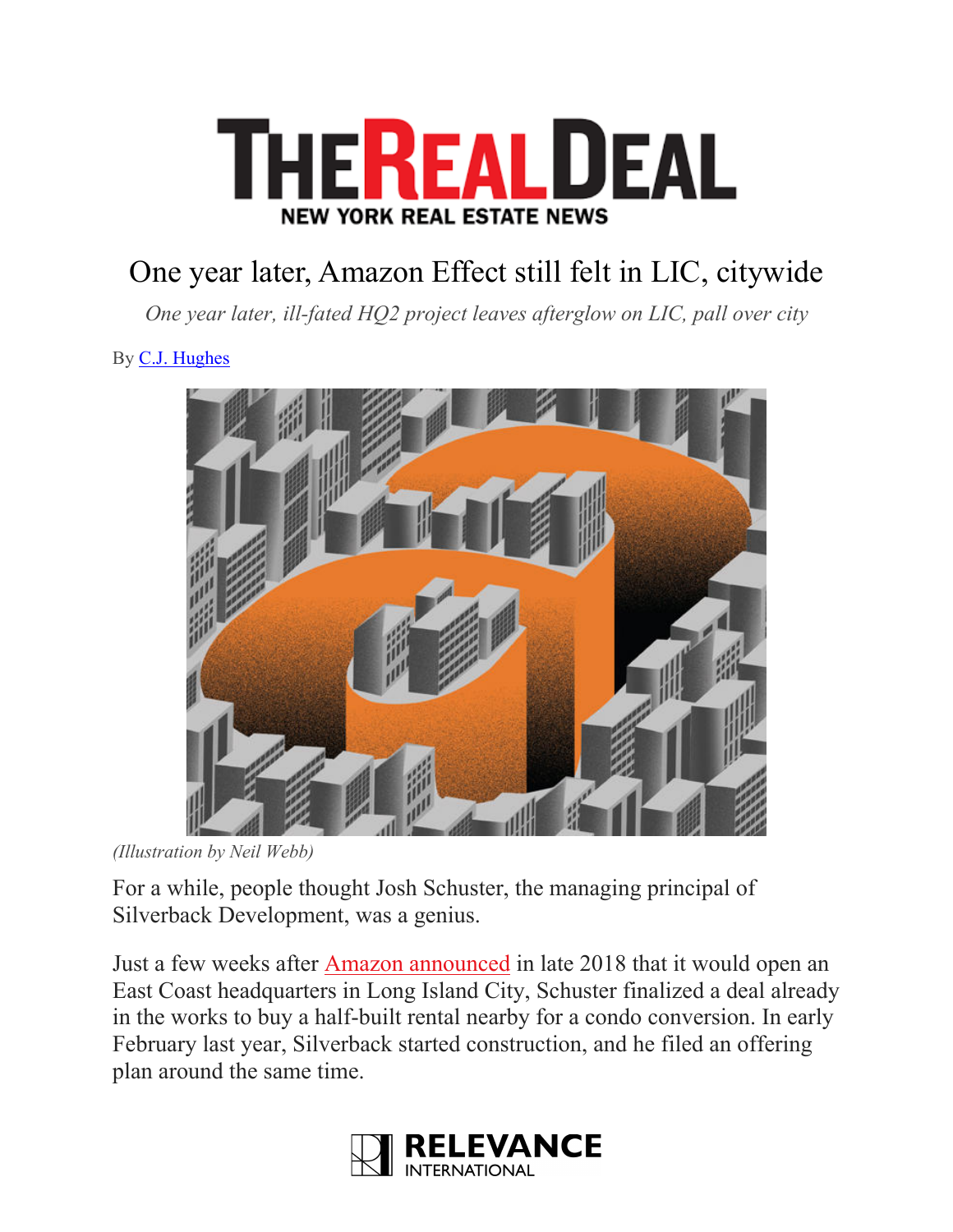"At first, people were like 'Kudos! Accolades!' 'How did you know it would happen?'" Schuster said.

But just days later, on Valentine's Day, facing local backlash over billions of dollars in subsidies and fears of gentrification, Amazon kissed New York goodbye— breaking a lot of hearts in the real estate community.

"When Amazon left, it was definitely deflating," Schuster said.

There have been few whirlwind reversals in New York real estate history to compare with the fleeting frenzy surrounding the plans for Amazon's "HQ2" in LIC, which inspired a mania of dealmaking but also a fevered opposition that ended up killing the nascent megaproject in its crib just three and a half months after the announcement.

But it wasn't all sound and fury signifying nothing. There's evidence that the e-commerce giant's brief, turbulent fling with the Queens neighborhood has actually had a lasting, positive impact on LIC — even as the toxic political backlash may have done enduring harm to development in the city as a whole.

The immediate "Amazon Effect" was dramatic and short-lived. There were 145 deals struck in LIC during the exuberant period when HQ2 was expected that closed, according to broker Patrick W. Smith in Corcoran's LIC office — a rate of some 43 deals per month. But that plummeted to about 10 per month after Amazon backed out, with 110 deals in the 10 months to the end of 2019 based on what has closed so far.

"It's been like a roller-coaster ride," said Greg Blake, a director of Meadow Partners, which is marketing the Independent, a co-op conversion of a rental at 42-14 Crescent Street.

But all the attention has left something of a halo effect on LIC.

"It's not good that Amazon left," said Blake, "but it does make a statement that they wanted to be here."

Amazon prime real estate

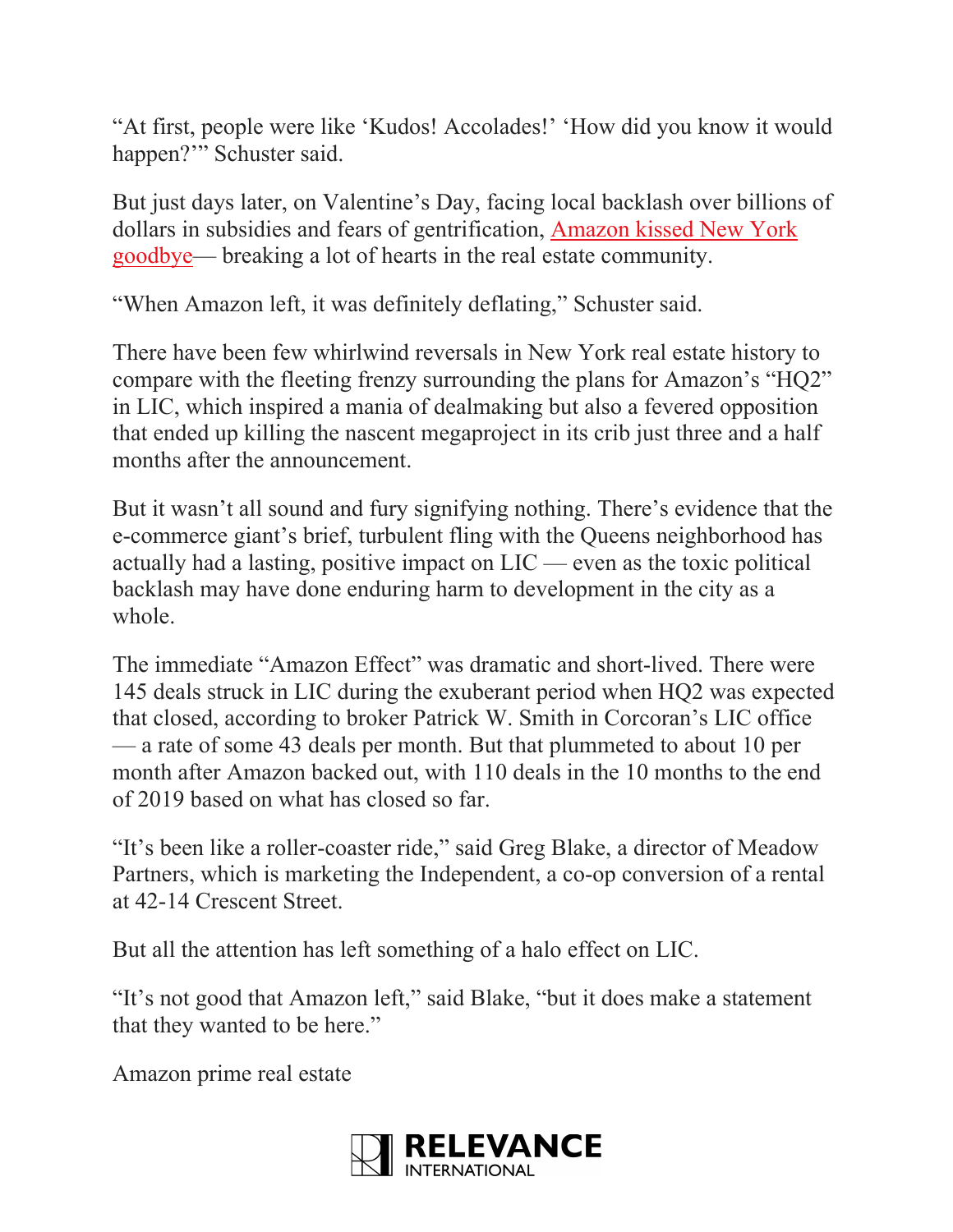Amazon's departure hasn't derailed Silverback's plans, or those of other developers. Indeed, since the Amazon breakup, Silverback has raised prices three times at Hero, its 109-unit, 23-story project at 24-16 Queens Plaza South.

"Did Amazon create a public relations value-add? Absolutely," said Corcoran's Smith.

## 'Did Amazon create a public relations valueadd? Absolutely."

**PATRICK W. SMITH** 

"It put us in the global eye," said Eric Benaim, the founder of the local brokerage Modern Spaces, who did 162 media interviews with outlets from England, Japan and France, among other places, in that three-month Amazon era.

The weekend after Amazon's announcement, Arcadia 27, a glassy 32-unit property at 42-50 27th Street, saw 50 buyers at an open house, up from a typical five, said Kevin Chen, an agent with Chase Global Realty, which is handling sales for developer Ampiera Group. "And those 50 people did not know what Long Island City was before," Chen said.

After the e-tailer canceled its order, however, attendance at open houses immediately dropped off, Chen said, and three of the four buyers who signed contracts during the Amazon period even wanted out. Nonetheless, as of last month, 75 percent of Arcadia 27's units were sold, for around \$1,300 a square foot, according to Chen.

On balance, the local market does seem better off now than pre-Amazon, according to Modern Spaces. LIC saw 122 contract signings in all of 2018, the firm said, but in just the six months that followed Amazon's 2019 pullout, there were 414 contract signings.

"Amazon has some of the smartest people in the world working for them, and they picked Long Island City," said Schuster. "So people are now thinking, 'It's got to be great.'"

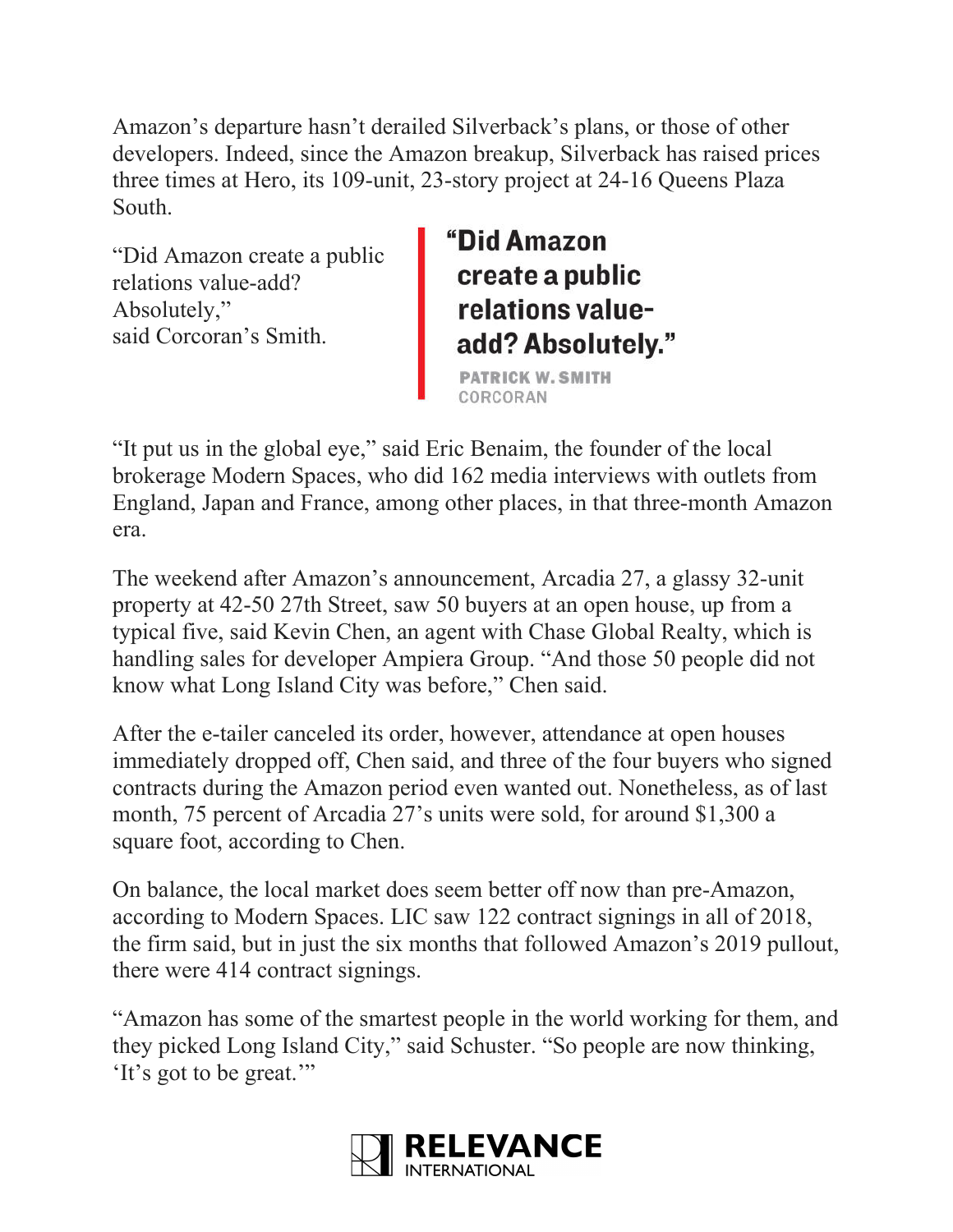## **Unable Basin**

The fate of the would-be Amazon site is still in limbo, however. Any big residential or commercial projects at the nearly 13-acre parcel around the East River inlet Anable Basin will require a rezoning, which landlords, developers and city officials are all more cautious about after the storm of opposition that washed away HQ2.

TF Cornerstone and Plaxall, landlords who together control most of the land on the waterfront site, have put the brakes on rezoning initiatives that began several years ago, real estate sources say.

Instead, those firms and two other major local property owners, L&L and Simon Baron Development, have created a mechanism to win community support. Formed at the urging of city officials, the initiative is dubbed Your LIC and is holding a series of workshops inviting locals to weigh in on what they would like to see any future project include, such as new parks and local hiring initiatives.

Only after this exhaustive consultation will the developers launch the formal rezoning process, probably next year.

Still, some local real estate players doubt that any amount of community outreach can clear the way for new big developments in LIC.

"Honestly, I'm not even expecting the rezoning of the waterfront to happen at this point," said Paul Januszewski, the vice president of planning for Rockrose Development, which owns five residential rental buildings in the neighborhood. "If I was a neighbor and saw all this development happening already, it would be tough to convince me that more density is needed. It's a tough audience to present it to."

Joseph Palumbo, a manager of Rising Developers Group — which is working on GreyStone LIC, a 12-unit condo at 5-25 47th Road — believes that even if the rezoning eventually goes through, LIC has lost its chance to attract another corporate presence with the placemaking power of Amazon.

"That ship has sailed," he said.